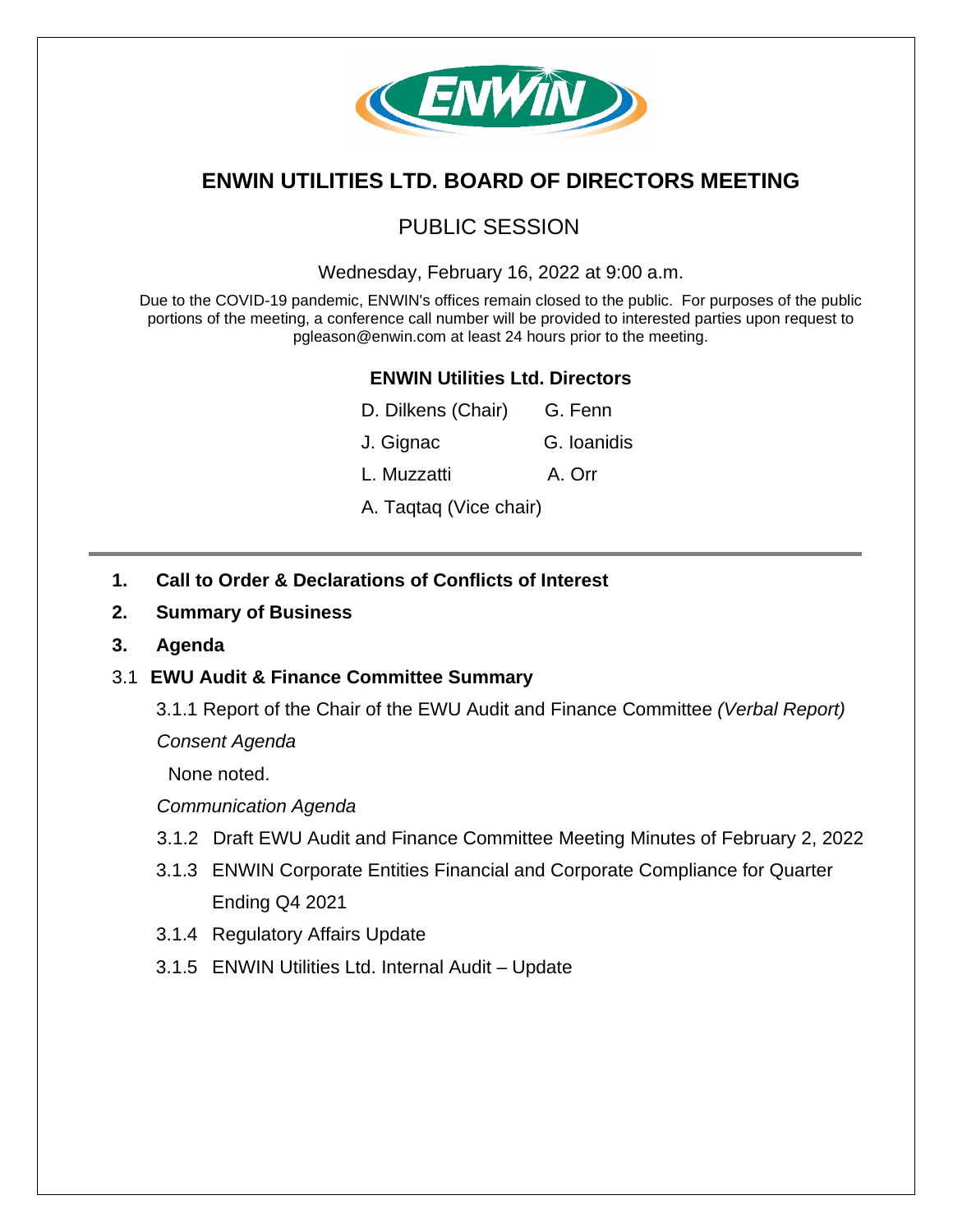- 3.1.6 Ontario Electrical Distribution Regulation 22/04 ESA 2020 Compliance Assessment Report
- 3.1.7 2021 Standard and Poors Debt Rating
- 3.1.8 2021 WUC Capital Carryforward

*Executive Reports* 

None noted.

### **3.2 EWU Board of Directors Meeting**

*Consent Agenda* 

- 3.2.1 EWU Board Meeting Minutes for November 17, 2021
- 3.2.2 EWU Board Meeting Minutes for December 21, 2021
- 3.2.3 RFP 2022-005 Vacuum Excavation Services
- 3.2.4 Appointment of Alternate to Owners' Representative for the Drinking Water System

*Communication Agenda* 

- 3.2.5 Q1-2022 Report of ENWIN Group President & CEO
- 3.2.6 2022 IRM Rate Application Update
- 3.2.7 Annual Purchasing Compliance (Fiscal Year 2021)
- 3.2.8 Hydro Operations
- 3.2.9 2021 Distribution System Performance
- 3.2.10 Water Operations
- 3.2.11 Contract Approval Summary
- 3.2.12 Watermain & Lead Services Update
- 3.2.13 ENWIN Utilities Ltd. Annual Certificate of Compliance with Water System Operating Agreement ("WSOA")
- 3.2.14 Customer Care & Corporate Operations
- 3.2.15 2021 Customer Satisfaction Survey
- 3.2.16 Customer Engagement Strategy
- 3.2.17 Records Management System Modernization Project Update